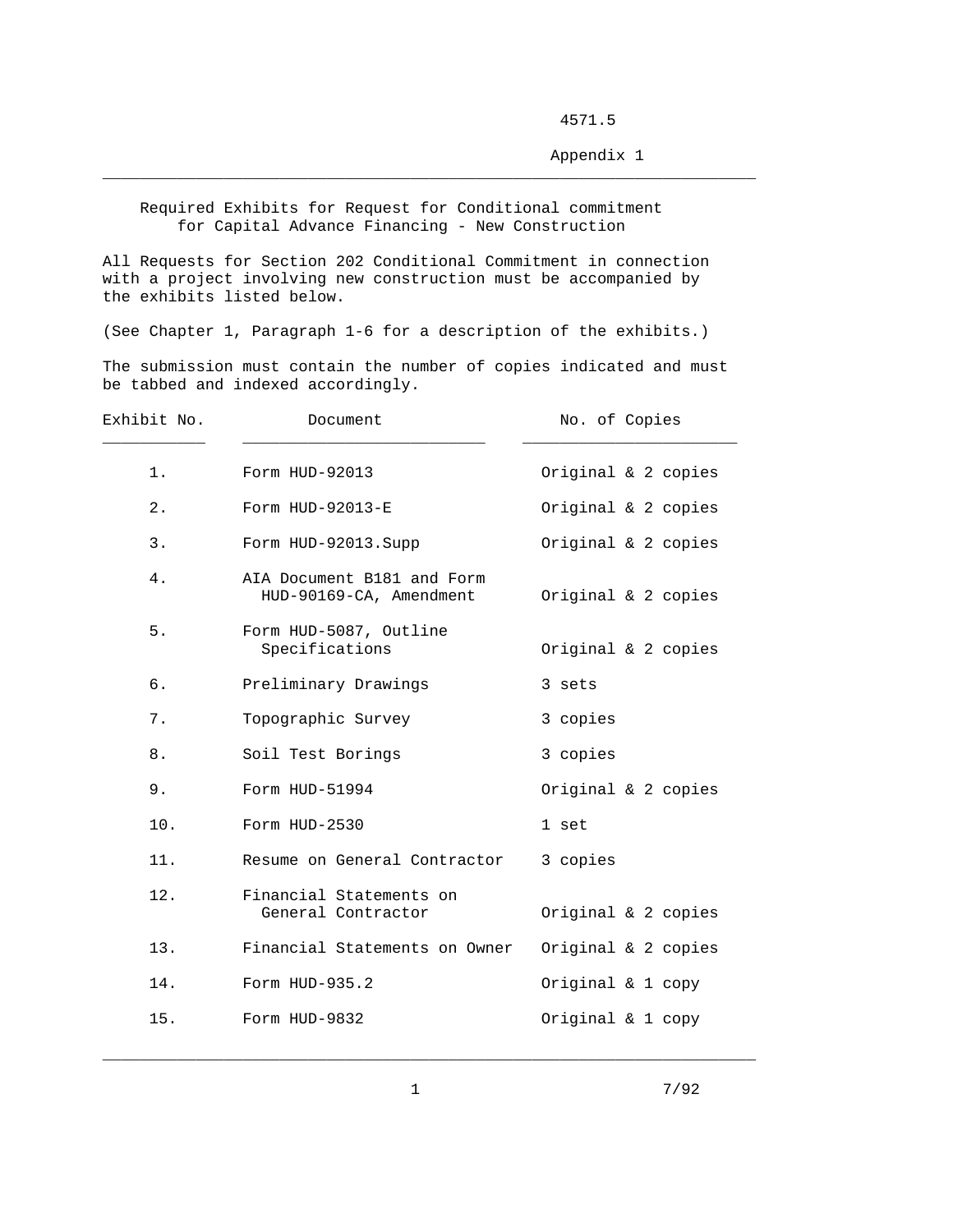4571.5

Appendix 1

| Exhibit No. | Document                                                                                                                                             | No. of Copies |                   |
|-------------|------------------------------------------------------------------------------------------------------------------------------------------------------|---------------|-------------------|
| 16.         | Form HUD-9839-A<br>OR.                                                                                                                               |               | Original & 1 copy |
|             | Form HUD-9839-B<br>OR.                                                                                                                               |               | Original & 1 copy |
|             | Form HUD-9839-C                                                                                                                                      |               | Original & 1 copy |
| 17.         | Resume on Management Agent                                                                                                                           |               | Original & 1 copy |
| 18.         | Certification from Management<br>Agent that Project is Feasible<br>from a Management Standpoint                                                      |               | Original & 1 copy |
| 19.         | Statement that Proposed Management<br>and Maintenance Services<br>Typically Provided for the<br>Type of Housing Contemplated<br>will be Provided     |               | Original & 1 copy |
| 20.         | Form of Lease in Accordance<br>with HUD Requirements                                                                                                 |               | Original & 1 copy |
| 21.         | Proposed operating Expenses<br>per Unit/per Month, by Size<br>and Building Type                                                                      | 3 copies      |                   |
| 22.         | List of Equipment, Utilities<br>and Services to be included<br>in the Operating Expense<br>Estimate and those Services<br>and Utilities not Included | 3 copies      |                   |
| 23.         | Evidence of Tax Abatement or<br>Tax Exemption, if Claimed                                                                                            | 3 copies      |                   |
| 24.         | Evidence of Site Control                                                                                                                             | 3 copies      |                   |
| 25.         | Evidence of Permissive Zoning                                                                                                                        | 3 copies      |                   |
| 26.         | Any Amendments to Relocation<br>Plan, if Site Occupants were<br>or are to be Displaced                                                               | 3 copies      |                   |
| 27.         | Schedule of Capital Expenditures                                                                                                                     | 3 copies      |                   |

\_\_\_\_\_\_\_\_\_\_\_\_\_\_\_\_\_\_\_\_\_\_\_\_\_\_\_\_\_\_\_\_\_\_\_\_\_\_\_\_\_\_\_\_\_\_\_\_\_\_\_\_\_\_\_\_\_\_\_\_\_\_\_\_\_\_\_\_\_

 $\_$  , and the set of the set of the set of the set of the set of the set of the set of the set of the set of the set of the set of the set of the set of the set of the set of the set of the set of the set of the set of th

\_\_\_\_\_\_\_\_\_\_\_\_\_\_\_\_\_\_\_\_\_\_\_\_\_\_\_\_\_\_\_\_\_\_\_\_\_\_\_\_\_\_\_\_\_\_\_\_\_\_\_\_\_\_\_\_\_\_\_\_\_\_\_\_\_\_\_\_\_\_